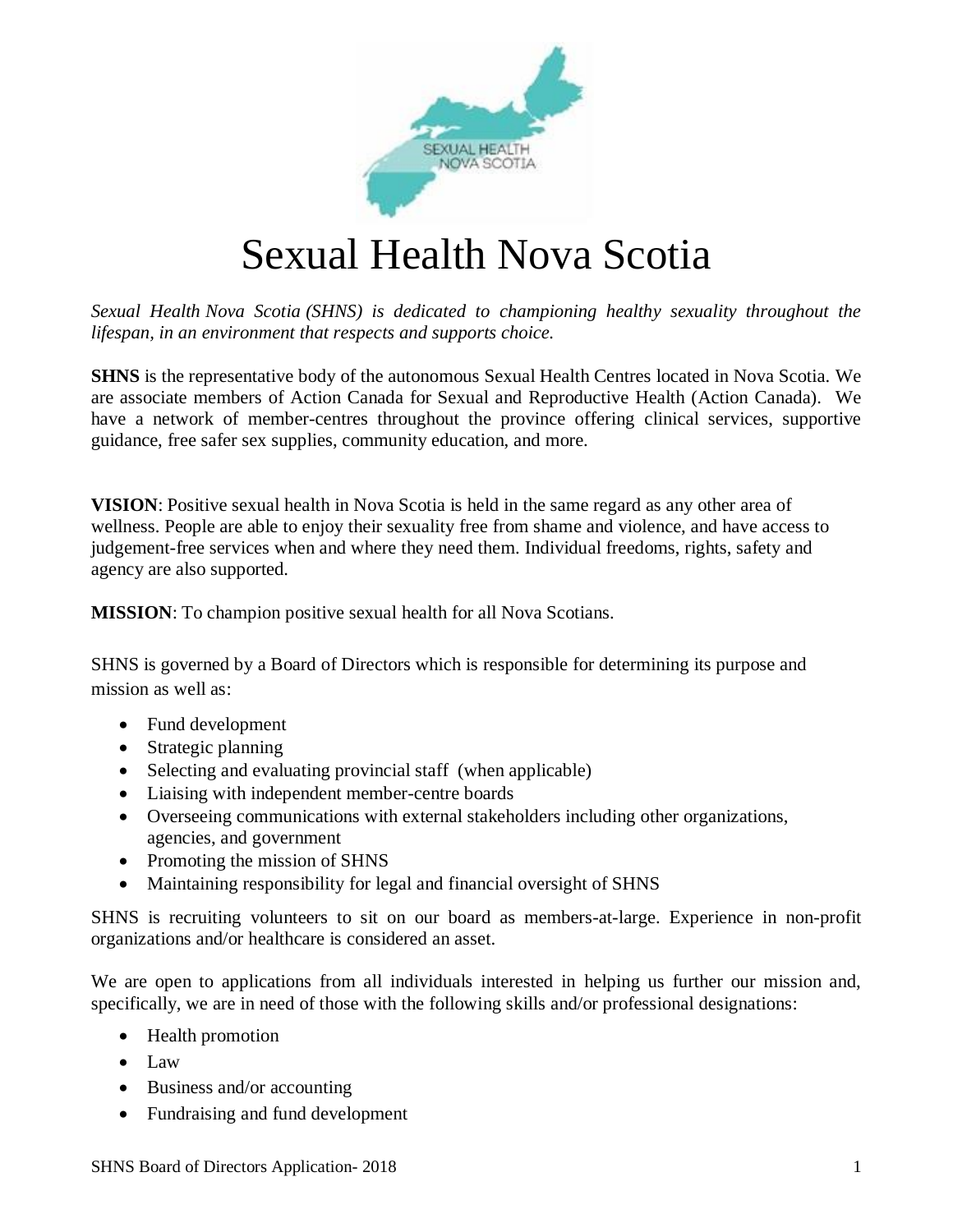## **Board of Directors Participation & Responsibilities**

- Directors will fully support the vision and mission of SHNS. Attendance at meetings: SHNS meets once per month by teleconference for approximately 2 hours. Currently we meet the first Thursday of the month at 6:30 p.m. We may also meet 2-3 times a year in person, usually in the Truro area. In scheduling meetings, every effort is made to accommodate board members as much as possible.
- Meeting preparation: All Board members are expected to arrive at meetings ready to contribute, which includes having reviewed all pertinent material.
- Committee work: All Board members are expected to work on a committee of their choosing.
- Travel: Some travel may be required, usually in the Truro or Metro area. Mileage expenses for meetings are covered by SHNS, when the budget permits.
- Participation in orientation, educational and planning sessions: Minimal time requirement (perhaps once per year).
- Working with SHNS staff and independent member-centres: SHNS is responsible as the employer of provincial staff (not including the member-centre staff).
- Attendance at events: We encourage our Directors to attend any relevant fund raising events, conferences, and other initiatives.
- Fundraising expectations: Directors are encouraged to assist in raising funds for SHNS.
- Legal and financial responsibilities: As with any non-profit Board, Directors are legally responsible for the governance of the organization, which includes oversight of legal, financial, and human resource matters.

### **Benefits**

- Tangible contribution to improving the sexual health of Nova Scotians
- Opportunity to work with people who are passionate about healthy sexuality
- Professional development opportunities that are transferable to the private sector
- Board of Directors liability insurance
- Travel, lodging, and meal expenses may be reimbursed for in-person meetings, depending on need and resources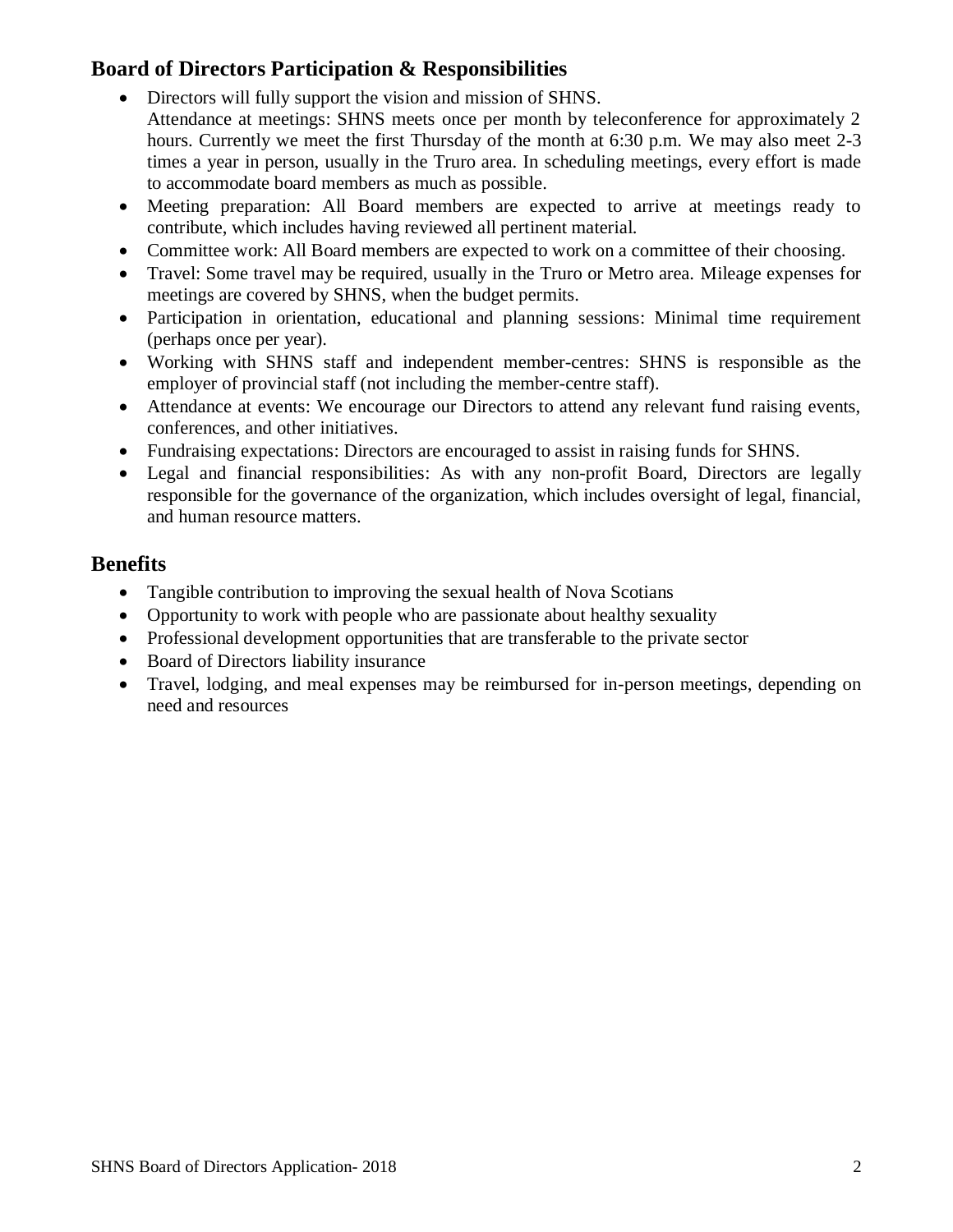## Application for Nomination to the Board of Directors



All applicants will be sent a confirmation email upon receipt of their application. While we appreciate each person's interest, we have limited seats at this time and only those selected for an interview will be contacted further. Applicants should include a resume with their application. All successful applicants will be required to submit additional documents (e.g. criminal record check).

### **Contact Information**

| Name:                   |                                                                                                                      |  |  |
|-------------------------|----------------------------------------------------------------------------------------------------------------------|--|--|
| <b>Mailing Address:</b> | <u> 2000 - Jan James James James James James James James James James James James James James James James James J</u> |  |  |
|                         |                                                                                                                      |  |  |
|                         |                                                                                                                      |  |  |
| <b>Phone:</b>           |                                                                                                                      |  |  |
| Email:                  |                                                                                                                      |  |  |

**Why are you interested in being a SHNS board member?**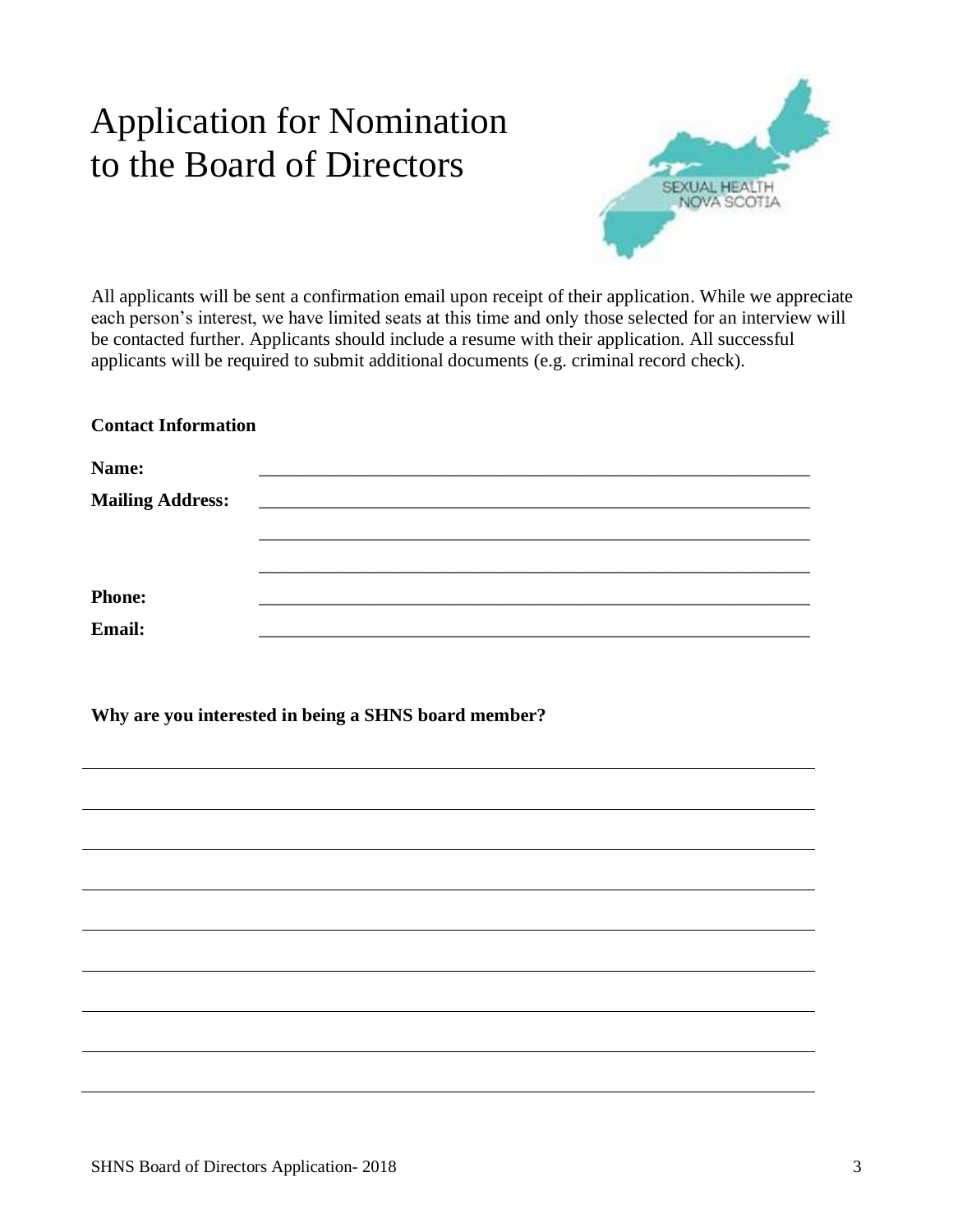**Please indicate your level of knowledge, skills and experience for each of the following categories:**

| <b>Skills/Areas of Experience:</b>  | <b>None</b> | Fair | Good | <b>Advanced</b> |
|-------------------------------------|-------------|------|------|-----------------|
| <b>Business Management</b>          |             |      |      |                 |
| <b>Financial Management</b>         |             |      |      |                 |
| <b>Government Relations</b>         |             |      |      |                 |
| <b>Board Governance/Development</b> |             |      |      |                 |
| Health Care Systems and Services    |             |      |      |                 |
| <b>Information Technology</b>       |             |      |      |                 |
| Law/Legal                           |             |      |      |                 |
| Public Relations / Communications   |             |      |      |                 |
| <b>Social Services</b>              |             |      |      |                 |
| <b>Strategic Planning</b>           |             |      |      |                 |
| Youth                               |             |      |      |                 |
| <b>Reproductive Rights</b>          |             |      |      |                 |
| Research                            |             |      |      |                 |
| Marketing                           |             |      |      |                 |
| <b>Fund Raising</b>                 |             |      |      |                 |
| <b>Fund Development</b>             |             |      |      |                 |
| <b>Knowledge of Communities:</b>    |             |      |      |                 |
| Indigenous populations              |             |      |      |                 |
| <b>Ethnic Minorities</b>            |             |      |      |                 |
| Immigrants/Refugees                 |             |      |      |                 |
| Youth                               |             |      |      |                 |
| <b>Rural Communities</b>            |             |      |      |                 |
| LGBTQ+                              |             |      |      |                 |
| Disabilities                        |             |      |      |                 |

**In a short paragraph, summarize one accomplishment that illustrates those skills that you have indicated as "good" or "advanced" knowledge, skills and experience.**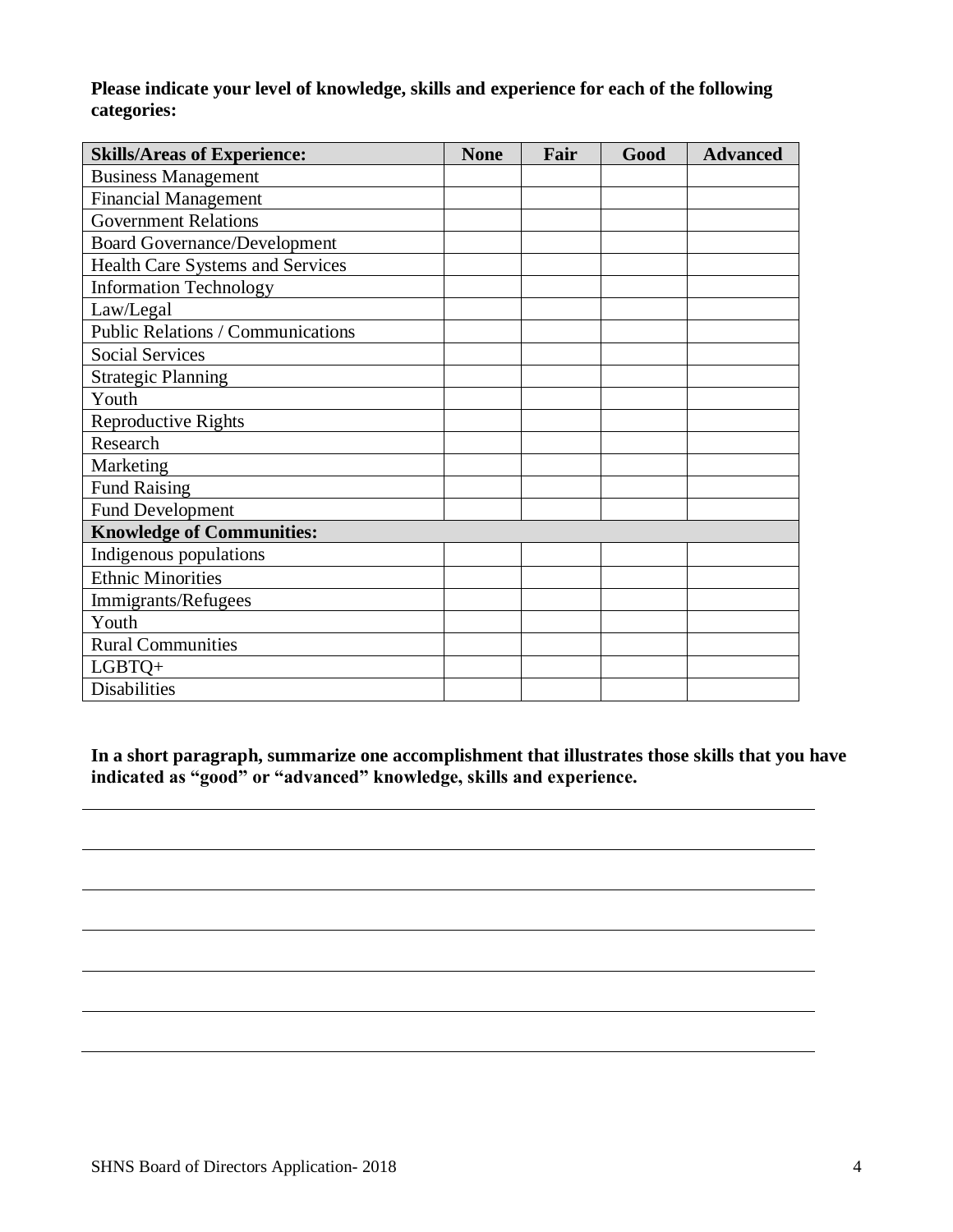**List the boards on which you serve/have served.**

**List any other volunteer activities and your role.**

### **Agreement and Signature**

By submitting this application, I affirm that the facts set forth in it are true and complete. I understand that if I am accepted as a volunteer, any false statements, omissions, or other misrepresentations made by me on this application may result in my immediate dismissal.

Name (printed) \_\_\_\_\_\_\_\_\_\_\_\_\_\_\_\_\_\_\_\_\_\_\_\_\_\_\_\_\_\_\_\_\_\_\_\_\_\_\_\_\_\_\_\_\_\_\_\_\_\_\_\_\_\_\_\_\_\_\_\_\_\_\_\_\_\_\_\_\_

Signature\_\_\_\_\_\_\_\_\_\_\_\_\_\_\_\_\_\_\_\_\_\_\_\_\_\_\_\_\_\_\_\_\_\_\_\_\_\_\_\_\_\_\_\_\_\_ Date\_\_\_\_\_\_\_\_\_\_\_\_\_\_\_\_\_\_\_\_\_\_\_

Thank you for your interest in SHNS. Please email your signed application and resume (optional) to lunco.ns.sexualhealth@gmail.com Please enter "SHNS BOARD APPLICATION" in the subject line.